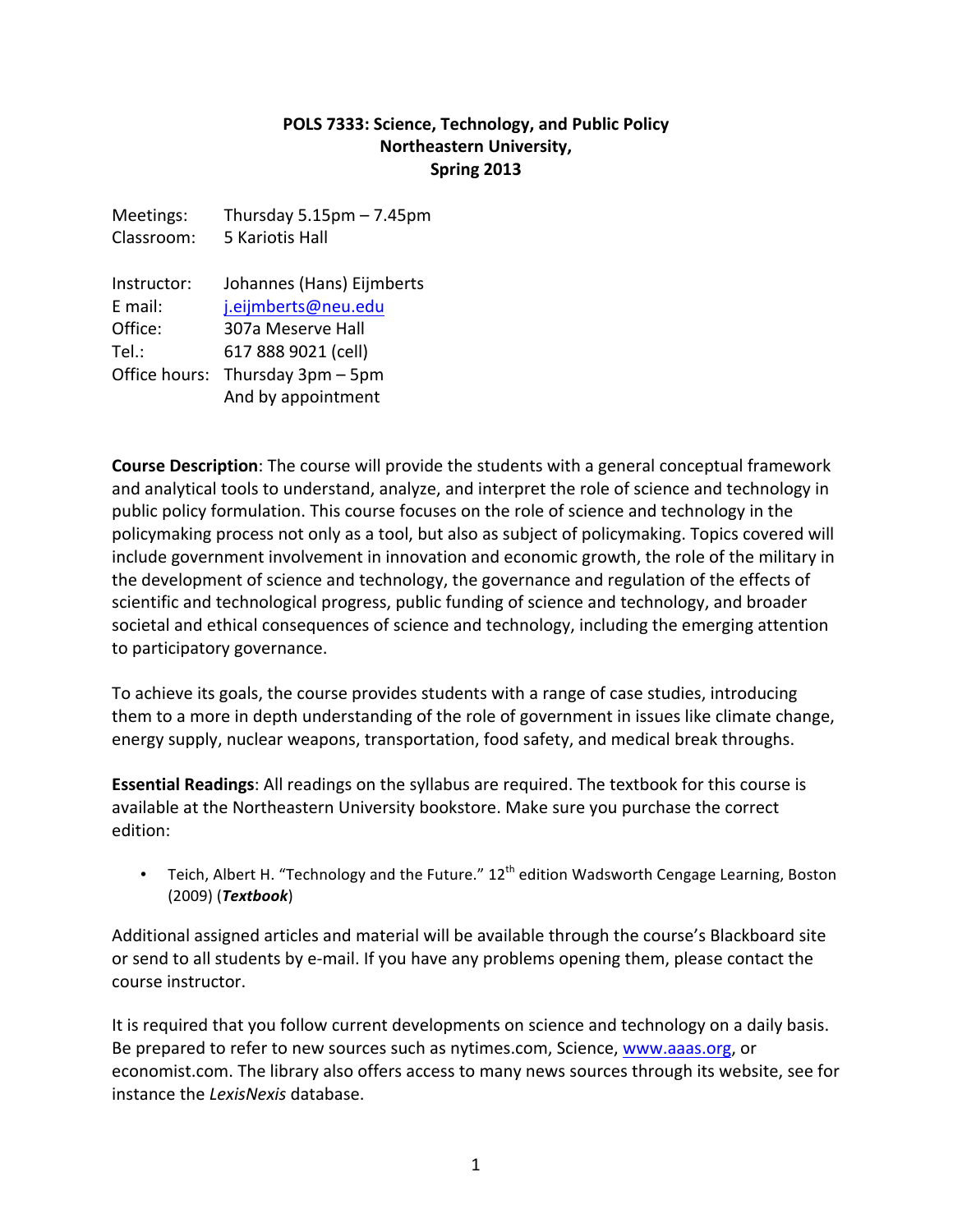#### **Course requirements:**

Participation: 20% 2 Reading Introduction 10% each 2 Opinion papers: 10% each Paper: 30% Presentation: 10%

Final grades will be determined using the following percentage scale:  $A = 100 - 93$ ,  $A = 92 - 90$ ,  $B = 89 - 87$ ,  $B = 86 - 83$ ,  $B = 82 - 80$ ,  $C = 79 - 77$ ,  $C = 76 - 73$ ,  $C = 76 - 73$  $72 - 70$ , F = < 70.

**Participation**: *Attendance is mandatory*. The instructor keeps track of attendance. If you have circumstances that preclude you from attending, you are expected to inform the instructor in a timely manner. Students are expected to read the assigned texts thoroughly and come to class prepared to contribute to the discussion and to answer any question.

Use of laptops in class is allowed, **actually encouraged**, yet should be limited to taking notes and reviewing course material. Any other use of computers will not be tolerated.

#### The use in any way of cell phones is not allowed in class.

**Reading introduction**: Each student will introduce and present an assigned reading during class at a given time. The introduction will reflect the nature of the reading and the basis of the argument of the author. The student is required to make a handout for the class, which is to be handed in to the instructor before class.

**Opinion pieces**: Each student will write two short opinion pieces. For each the student is asked to find and come prepared to discuss news article that relates to one of the broad topics that covered in class. Instructions for completing these opinions will be distributed during the course. All assignments will be submitted through Blackboard. No deadline extension will be offered. Opinions handed in after the specified time will have ten percent subtracted from their final score for each day they are late.

**Research Paper**: Each student will write a research paper. Instructions for completing this paper will be distributed during the course. The paper for this course will be around 15 pages double-spaced. The paper will require the use of outside resources. Students MUST cite any and all sources used. All assignments will be submitted though Blackboard. No deadline extension will be offered. Papers handed in after the specified time will have ten percent subtracted from their final score for each day they are late.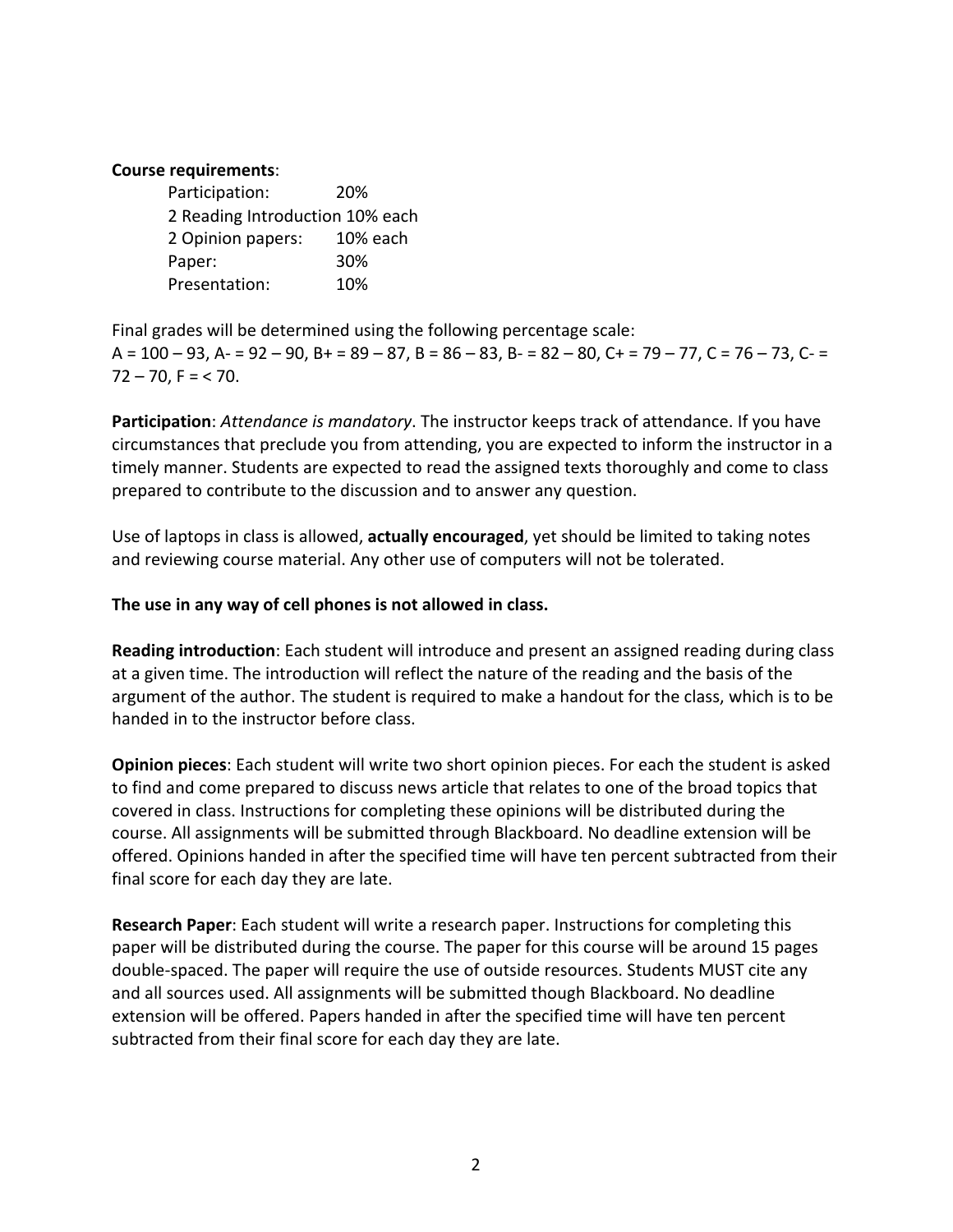**Presentation**: Students will present their paper in a formal 10 minute long Power Point (or similar presentation tool) presentation. A question & answer session will follow. Instructions for completing the presentation will be distributed during the course.

**Respect for Others:** Discussions in a political science course can occasionally be controversial and disconcerting for some. Students should remember that this is an academic environment in which the primary objective is learning. Though it is not necessary to agree with another's viewpoint (including the instructor's), students are expected to be respectful of other people's perspectives and ideas.

**Academic Honesty:** WARNING. The Department of Political Science takes very seriously the issue of academic honesty. Any student who appears to violate the University's Academic Honesty and Integrity Policy may be referred to the University's Office of Student Conduct and Conflict Resolution. The Academic Honesty and Integrity Policy includes cheating, fabrication, plagiarism, and other types of dishonest activities. Plagiarism is broadly defined as taking ideas, concepts, or actual words of another person and passing them off as your own work. Of particular note is the increase in cut-and-paste plagiarism, which involves downloading phrases from websites or other internet sources. (See

http://www.northeastern.edu/osccr/academichonesty.html).

The instructor will clarify specific guidelines on fair use of material for this class. If a proven violation involves an exam of course assignment, the student shall receive a failing grade for the assignment, in addition to sanctions imposed by the Office of Student Conduct and Conflict Resolution. Individual faculty, with the support of the Department, can impose harsher penalties, as they deem necessary.

**Policy on Incompletes**: Except in the direst circumstances, incompletes in this course are not possible. Would the instructor agree to an incomplete, a form of the Political Science Department must be filled out. It represents a contract between student and the instructor on when and how the course will be completed.

**Amendments:** The instructor reserves the right to change this syllabus during the semester. In the event of a change, the class will be informed at the next session and an updated copy of the syllabus will be posted on Blackboard. Students are required to have the latest version of the syllabus.

Dates to remember:

| Thursday January 24  | Opinion 1 due on black board             |
|----------------------|------------------------------------------|
| Thursday February 28 | Opinion 2 due on black board             |
| Thursday March 7     | No class – Spring Break                  |
| Thursday April 11    | Paper & Presentation due - presentations |
| Thursday April 18    | Presentations                            |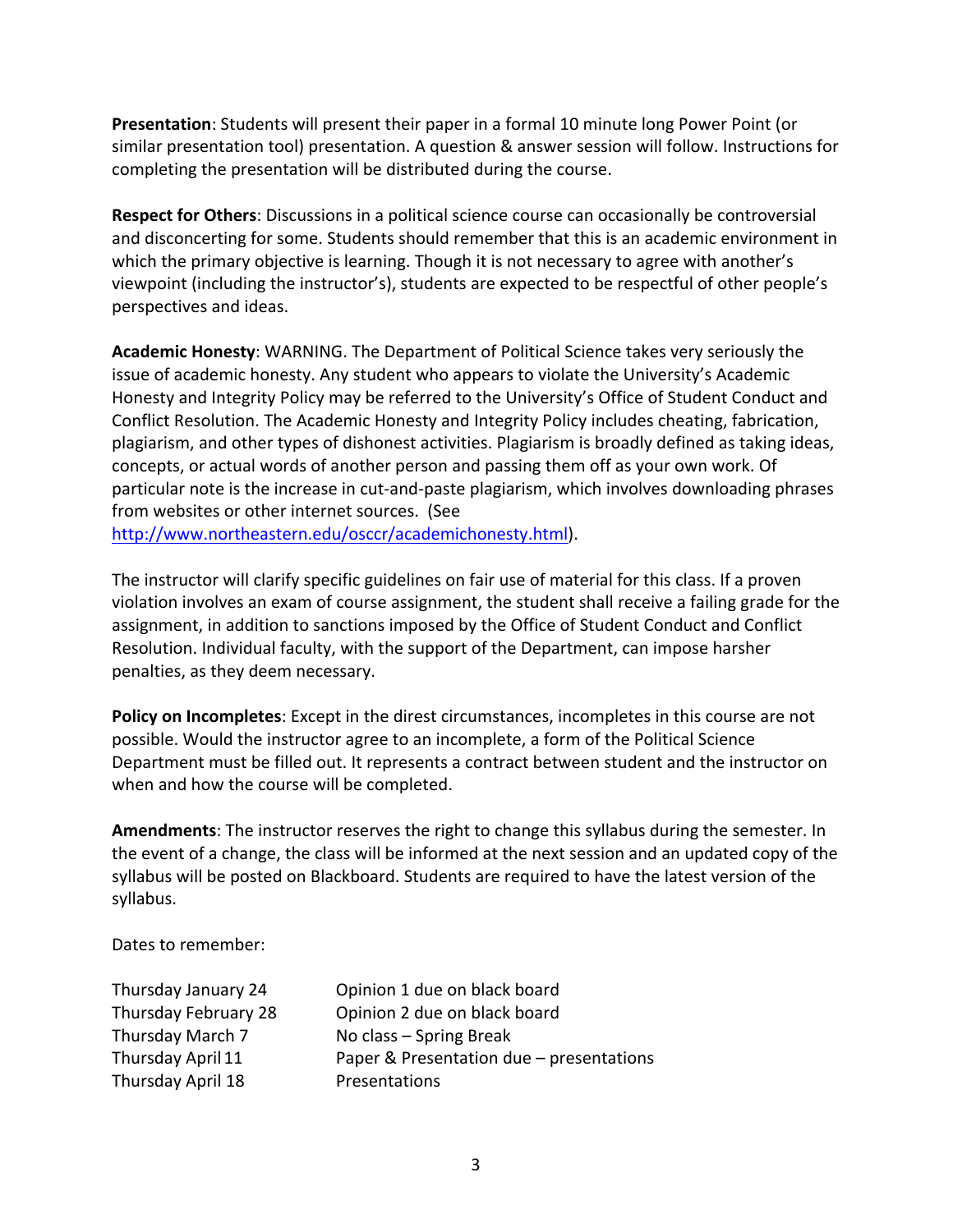## Tentative course schedule:

| Week 1 | Thursday Jan 10 | <b>Class starts</b>            | Introduction of the Course                                                                                                                                                                                                  |
|--------|-----------------|--------------------------------|-----------------------------------------------------------------------------------------------------------------------------------------------------------------------------------------------------------------------------|
|        | <b>REVIEW</b>   | <b>Syllabus ON BLACK BOARD</b> |                                                                                                                                                                                                                             |
| Week 2 | Thursday Jan 17 | Science & Technology           | Introduction Science & Technology<br>History of Science & Technology - Social Studies of                                                                                                                                    |
|        | <b>READ</b>     |                                | "Definitions" in Markert, Linda Rae & Patricia Ryaby Backer<br>"Contemporary Technology: Innovations, Issues, and<br>Perspectives." (2003) ON BLACK BOARD                                                                   |
|        | <b>REVIEW</b>   |                                | "Definitions" American Association for the Advancement<br>of Science (AAAS), ON BLACK BOARD                                                                                                                                 |
|        | <b>READ</b>     | <b>BLACK BOARD</b>             | Schatzki, Theodore R. "Nature and Technology in History."<br>History and Theory. Vol. 42, No. 4, Theme Issue 42:<br>Environment and History. (Dec. 2003) pp. 82 - 93. ON                                                    |
|        | <b>READ</b>     | No. 59. ON BLACK BOARD.        | Jasanoff, Sheila "STS and Public Policy: Getting Beyond<br>Deconstruction. "Science Technology Society (1999) Vol. 4                                                                                                        |
|        | <b>READ</b>     |                                | Smith, Merritt Roe "Technological Determinism in<br>American Culture" in Does Technology Drive History? The<br>Dilemma of Technological Determinism. Merritt Roe Smith<br>& Leo Marx (Eds.) MIT Press (1994) ON BLACK BOARD |
|        | <b>READ</b>     |                                | Winner, Langdon "Do Artifacts Have Politics?" in Teich.                                                                                                                                                                     |
| Week 3 | Thursday Jan 24 |                                | <b>OPINION 1 DUE ON BLACK BOARD</b>                                                                                                                                                                                         |
|        |                 |                                | Drivers of Science and Technology                                                                                                                                                                                           |
|        | <b>READ</b>     | Teich.                         | Marx, Leo "Does Improved Technology Mean Progress?" in                                                                                                                                                                      |
|        | <b>READ</b>     | 337 ON BLACK BOARD             | David, P.A, "Clio and the Economics of QWERTY."<br>American Economic Review. Vol 72, No. 2 (1985) pp. 332 -                                                                                                                 |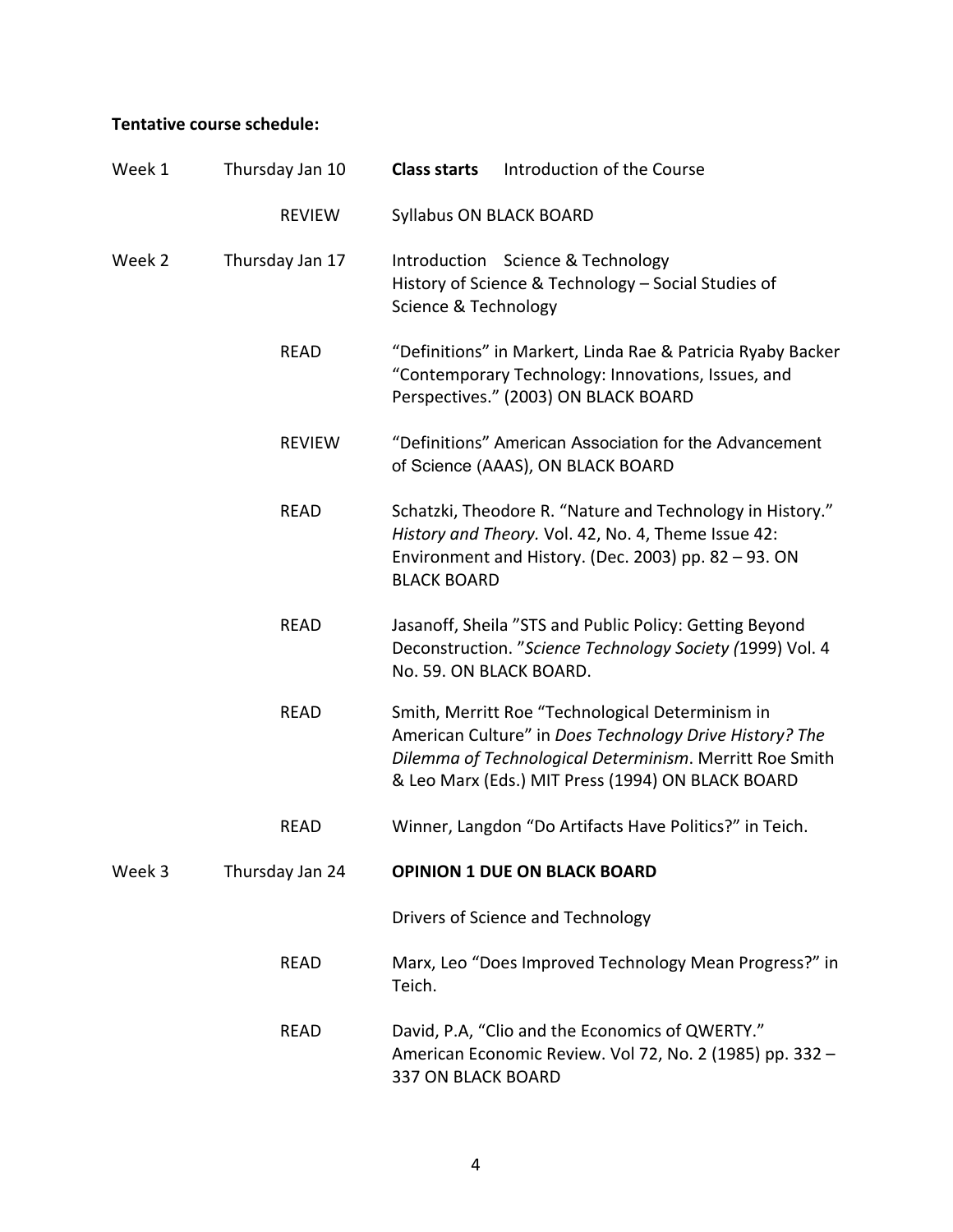- READ Rosenberg, Nathan "Science, Invention, and Economic Growth" in Economic Journal Vol. 84, No 333 (1974) ON BLACK BOARD
- Week 4 Thursday Jan 31 Public Policy and the Role of Government in Science and Technology: Government of Science and Technology
	- READ Albert H. Teich "Government and Technology" in Teich.
	- LOOK AT Kraemer, Sylvia "Science and Technology Policy in the United States: Open Systems in Action."(2006) ON BLACK BOARD
	- READ Chapter 2 "Decision Making Framework" in Patrick W. Hamlett, Understanding Technological Politics: A Decision-*Making Approach* (1991). ON BLACK BOARD
	- READ Matthew C. Nisbet and Chris Mooney "Framing Science" in *Science* Vol. 316 6 April, 2007 pp. 56 ON BLACK BOARD
	- READ Matthew C. Nisbet and Dietram A. Scheufele "Framing" Science: The Future of Public Engagement." Working Paper Sept. 6, 2007 ON BLACK BOARD \*

#### Week 5 Thursday Feb 7 Science Supports Policy

READ Pielke, Roger A. "Four Idealized Roles of Science in Policy and Politics" Chapter 1 in *The Honest Broker: Making Sense of Science in Policy and Politics.* (2007). ON BLACK BOARD

> Weinberg, Alvin M. "Can Technology Replace Social Engineering?" In Teich.

- READ Kraemer, Sylvia "The Science and Technology Policy Toolkit." Chapter 4 in *Science and Technology Policy in the United States: Open Systems in Action*. (2006) ON BLACK BOARD
- READ "Technocrats: Minds Like Machines" *The Economist* Nov 19, 2011 ON BLACK BOARD
- Case: Climate change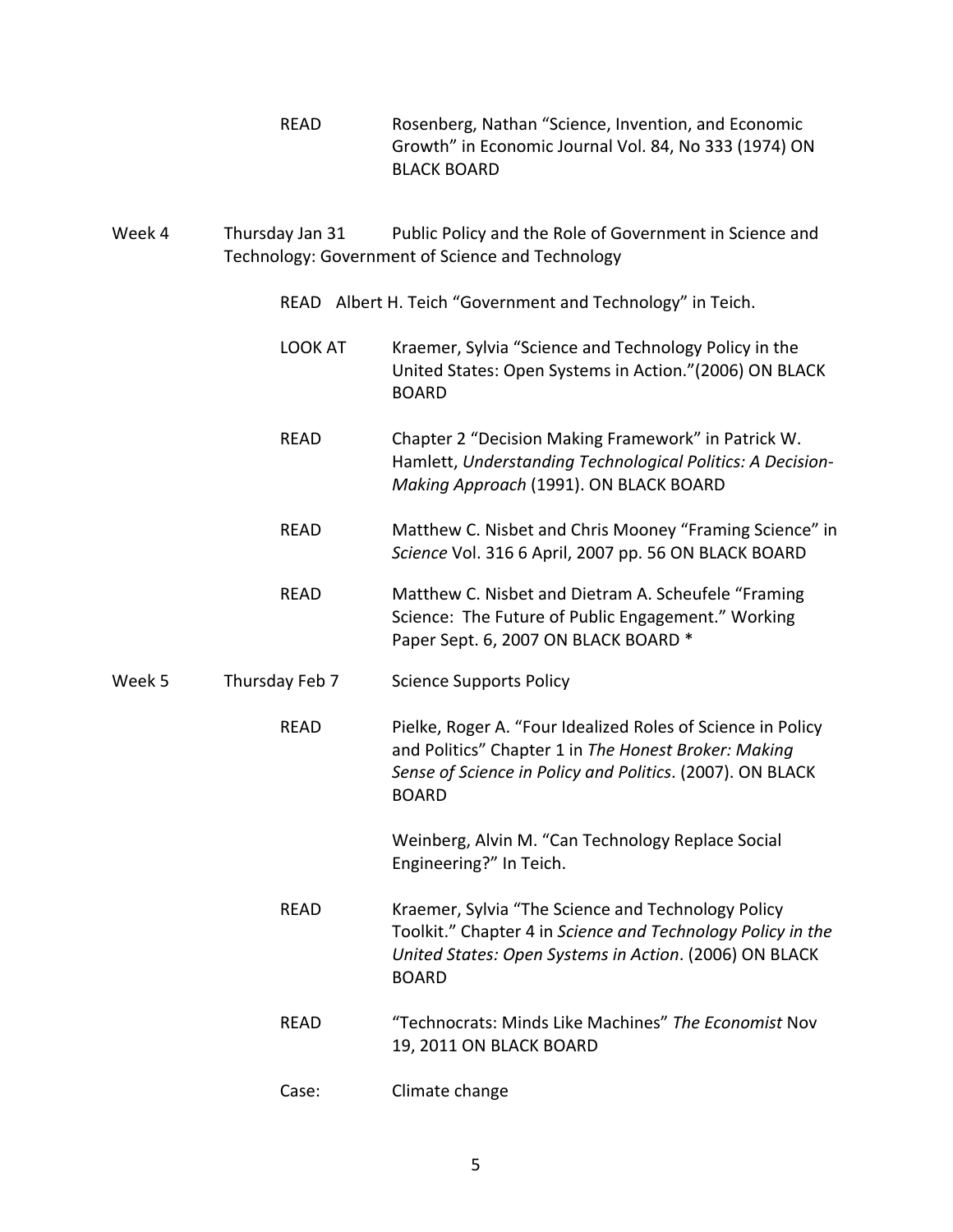| <b>RFAD</b>    | Collins, W. et al "The Science Behind Climate Change." In<br>Teich.                                        |
|----------------|------------------------------------------------------------------------------------------------------------|
| <b>RFAD</b>    | Claussen, Eileen "An Effective Approach to Climate<br>Change." Science, Vol. 306, Oct. 2004 ON BLACK BOARD |
| <b>RFAD</b>    | Moniz, Ernest "Why We Still Need Nuclear Power" Foreign<br>Affairs Vol. 83 Nov.-Dec. 2011 ON BLACK BOARD   |
| <b>LOOK AT</b> | BBC.co.uk "Arguments Made By Climate Change Skeptics."<br>December 2009.                                   |

# http://news.bbc.co.uk/2/hi/science/nature/8376286.stm

| Week 6 | Thursday Feb 14 | Policy for Science & Technology - Innovation &<br>Economic Growth - Policy for Science & Technology -<br>International Patterns & Cooperation.                                               |
|--------|-----------------|----------------------------------------------------------------------------------------------------------------------------------------------------------------------------------------------|
|        | <b>READ</b>     | Kraemer, Sylvia "Technology and the Ideology of Free<br>Markets." Chapter 2 in Science and Technology Policy in<br>the United States: Open Systems in Action (2006) ON<br><b>BLACK BOARD</b> |
|        | <b>READ</b>     | Hamlett, Patrick W. "The Corporate Managerial Arena."<br>Chapter 3 in Understanding Technological Politics: A<br>Decision-Making Approach.(1991) ON BLACK BOARD                              |
|        | <b>READ</b>     | Sabety, Ted "Nanotechnology Innovation and the Patent<br>Thicket: Which IP Policies Promote Growth?"<br>Nanotechnology Law & Business Vol. 1. No. 3 (2004). ON<br><b>BLACK BOARD</b>         |
|        |                 | Review examples : Johnson, Steven "Inventors Gold" in<br>Wired Oct. 2012 and Levy, Steven "The Patent Problem" in<br>Wired Dec. 2012 ON BLACK BOARD                                          |
|        | <b>READ</b>     | Branscomb, Lewis M. "What's Next in Technology Policy?"<br>Issues in Science and Technology (Summer 2003) pp. 16 -<br><b>18 ON BLACK BOARD</b>                                               |
|        | <b>READ</b>     | 'Innovation Pessimism: Has the ideas machine broken<br>down?' The Economist Jan. 12, 2013 pp. 21 -24 ON<br><b>BLACKBOARD</b>                                                                 |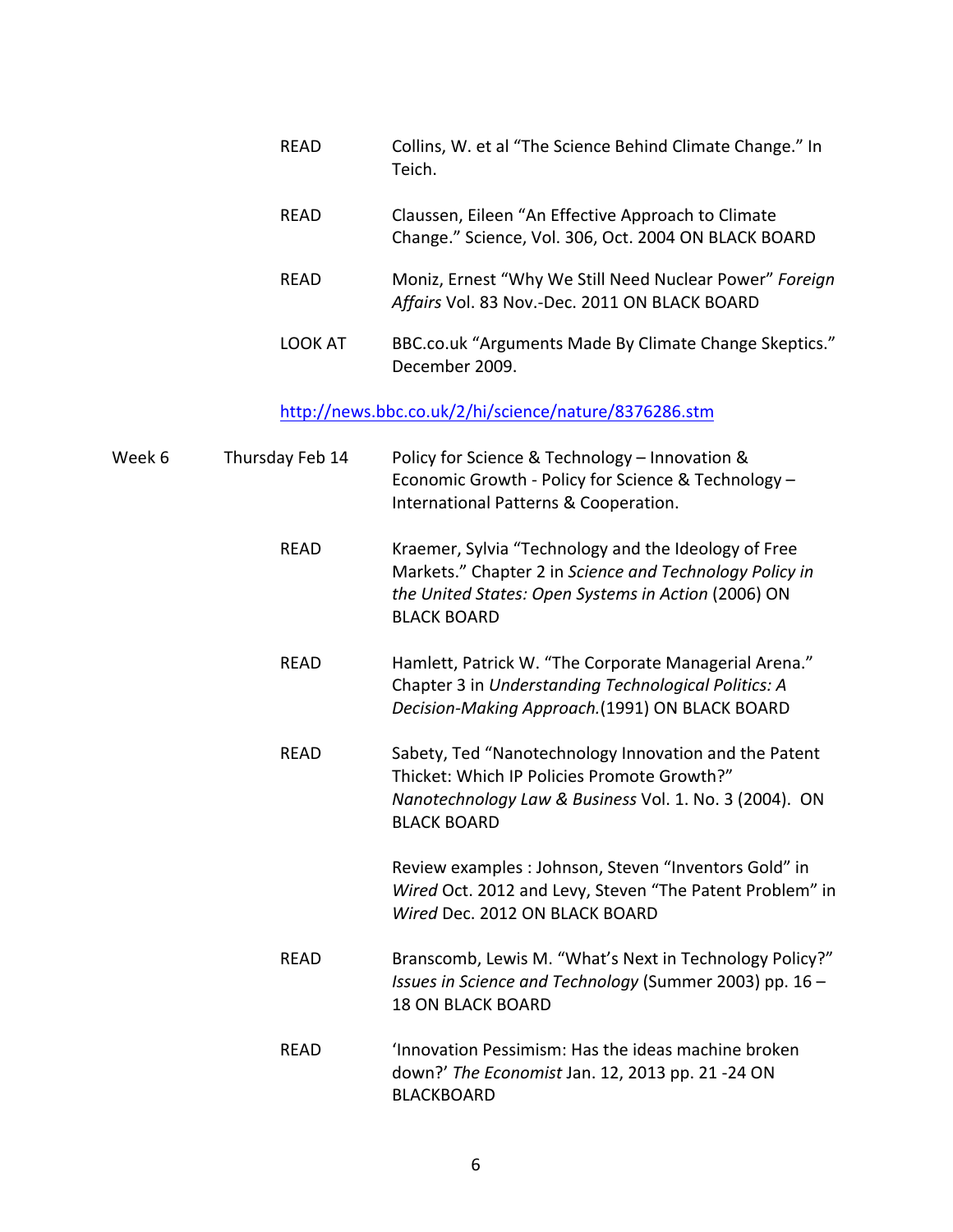|        | <b>BROWSE</b>   | "National Innovation Systems." OECD 1997. ON BLACK<br>BOARD.                                                                                                                                        |
|--------|-----------------|-----------------------------------------------------------------------------------------------------------------------------------------------------------------------------------------------------|
|        | <b>READ</b>     | Smith, David A. "Technology and the Modern World-<br>System: Some Reflections" Science, Technology, & Human<br>Values, Vol. 18, No. 2 (Spring, 1993), pp. 186-195 ON<br><b>BLACK BOARD</b>          |
|        | <b>READ</b>     | Schott, Thomas "World Science: Globalization of<br>Institutions and Participation." Science, Technology, and<br>Human Values, Vol 18, No 2 (Spring 1993), pp. 196 - 208.<br><b>ON BLACK BOARD</b>   |
|        | <b>READ</b>     | Woodhouse, Edward and Daniel Sarewitz "Science Policies<br>for Reducing Societal Inequities." In Science and Public<br>Policy. Vol. 34 No. 3 (March 2007), pp. 139 - 150 ON<br><b>BLACK BOARD</b>   |
| Week 7 | Thursday Feb 21 | Policy for Science & Technology: Risk & Regulations                                                                                                                                                 |
|        | <b>READ</b>     | Chapter 9 "Risk in the Technological Society" in Patrick W.<br>Hamlett, Understanding Technological Politics: A Decision-<br>Making Approach. (1991). ON BLACK BOARD                                |
|        | <b>READ</b>     | Pellizzoni, Luigi and Marja Ylönen "Responsibility in<br>Uncertain Times: An Institutional Perspective on<br>Precaution." Global Environmental Politics. Vol. 8 No. 3<br>(Aug 2008). ON BLACK BOARD |
|        | <b>READ</b>     | Burgess, Adam "The Making of the Risk-centered Society<br>and the Limits of Social Risk Research." Health, Risk, and<br>Society. Vol. 8 No. 4 (Dec 2006): 329 - 342. ON BLACK<br><b>BOARD</b>       |
|        | <b>READ</b>     | Vogel, David "Explaining Regulatory Policy Divergence."<br>Chapter 2 in The Politics of Precaution. Princeton<br>University Press (2012) ON BLACK BOARD                                             |
|        | <b>REVIEW</b>   | RIVM "Coping Rationally with Risk." 2 pages ON BLACK<br><b>BOARD</b>                                                                                                                                |
|        |                 | <b>Case on Risk &amp; Regulation:</b>                                                                                                                                                               |
|        |                 |                                                                                                                                                                                                     |

# Week 8 Thursday Feb 28 OPINION 2 DUE ON BLACK BOARD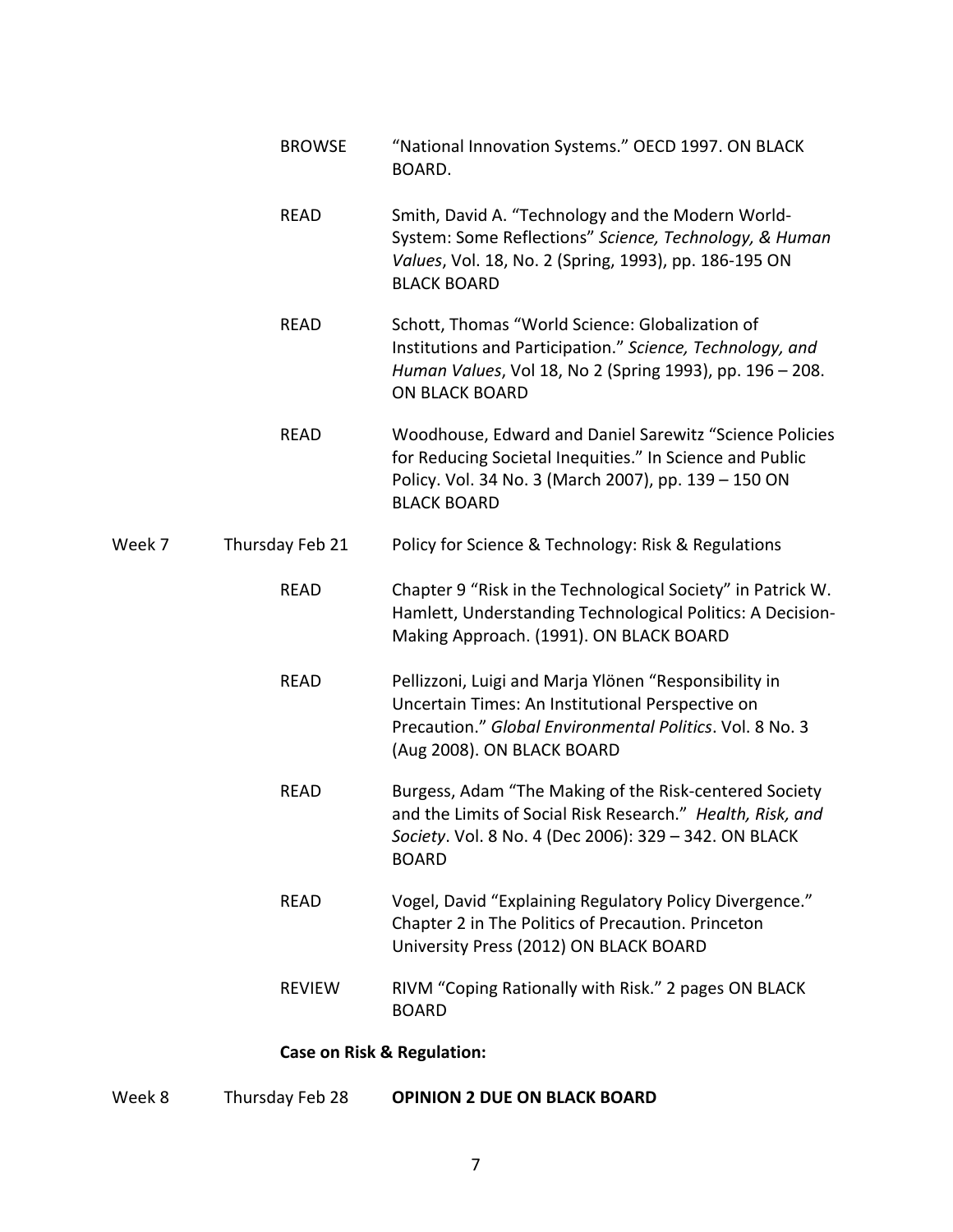Public Funding of Science and Technology

- READ Smith, Bruce L.R "The Post War Consensus." Chapter 3 in *American Science Policy Since World War II.* (1990) ON BLACK BOARD. \*
- READ "Technology Transfer" Chapter 7 in Markert, Linda Rae & Patricia Ryaby Backer "Contemporary Technology: Innovations, Issues, and Perspectives." (2003) ON BLACK BOARD
- REVIEW DARPA Technological Spill Over. ON BLACK BOARD
- LOOK AT Historical Trends in US R&D Funding **AND** USA R&D Budget request 2012 ON BLACK BOARD

#### **Case Funding of Basic Research:** CERN

- READ Folger, Tim "Higgs: What Causes the Weight of the World?" Discover Jan. 2013 pp 16 -17. ON BLACK BOARD
- READ Aymar, R. "Basic Science in a Competitive World." http://public.web.cern.ch/public/en/About/BasicScience-en.html
- READ Scientists Getting Clearer Picture of God Particle, CNN Blog March 7, 2012 http://lightyears.blogs.cnn.com/2012/03/07/scientistsgetting-clearer-picture-of-god-particle/
- WEEK 9 SPRING BREAK WEEK 10 Thursday March 14 Education. Critical of Science – Afraid of New Technology READ Bybee, Roger W. and Bruce Fuchs "Preparing the 21st Century Workforce: A New Reform" in Science and Technology Education *Journal of Research in Science* Teaching. Vol. 43, No. 4, (2006): 349-352 ON BLACK BOARD REVIEW "Federal Role in Education." US Department of Education. www.ed.gov ON BLACK BOARD **READ** *The Economist:* ON BLACK BOARD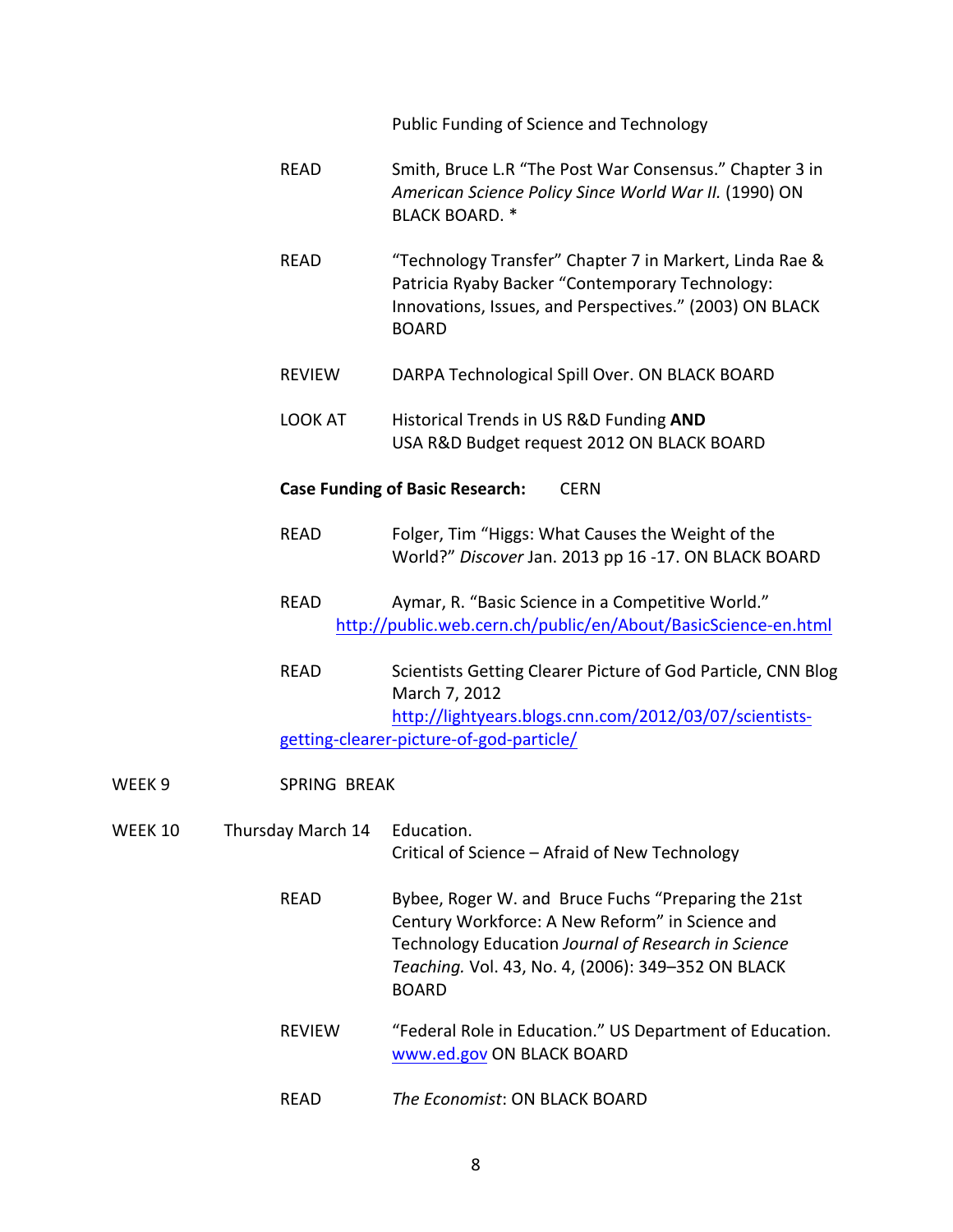"Angst for the Educated." Sept. 3, 2011 "Economics Focus: Marathon Machine." Nov. 19, 2011

- READ Lowe, Derek "America Doesn't Have a Scientist Shortage." *Discover Magazine* (Oct. 2012) p. 16.
- READ "Is a US Brain Drain on the Horizon?" http://yaleglobal.yale.edu/content/us-brain-drain-horizon
- READ Lawrence M. Krauss "Science vs. Religion in the ID Debate" *Free Inquiry.* Vol. 26, No. 3 (April/May 2006) pp. 36-40
- READ Berry, Wendell "Why I Am Not Going to Buy a Computer." In Teich  $11^{th}$  ed. (5 pages only!)
- READ "Social Response to Technological Change" Chapter 11 in Markert, Linda Rae & Patricia Ryaby Backer in "Contemporary Technology: Innovations, Issues, and Perspectives." Goodheart-Willcox Company, Tinley Park IL USA (2003) ON BLACK BOARD
- Week 11 Thursday March 21 National Security and Science & Technology
	- READ Hamlett, Patrick W. "The Military Industrial Complex." Chapter 7 in *Understanding Technological Politics: A Decision-Making Approach*. (1991) ON BLACK BOARD
	- READ *The Economist*. Oct. 8, 2011 "Flight of the Drones: Why the Future of Air Power Belongs to Unmanned Systems." ON BLACK BOARD
	- READ The Economist. Jan 21 2012 Peter W. Singer "Do Drones" Undermine Democracy? ON BLACK BOARD
	- READ Lemnios, Zachery, "Science and Technology Keynote" to the Defense Technology and Requirements Conference, Washington, D.C. 17 Feb. 2010\*
	- REVIEW AAAS Department of Defense Science & Technology 2011 **Budget Analysis ON BLACK BOARD**
	- BROWSE MIT Institute for Soldier Nanotechnologies http://web.mit.edu/isn/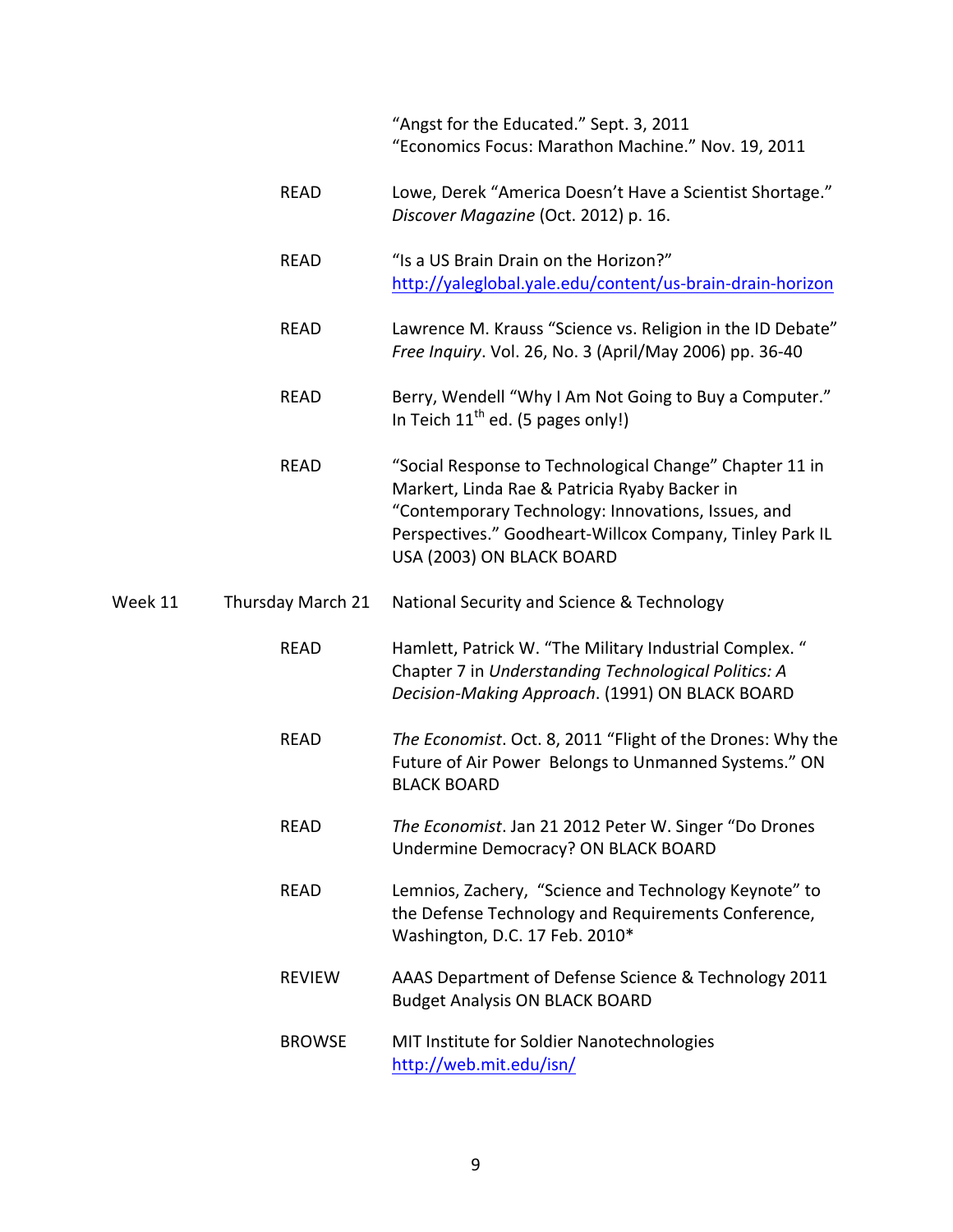### **National Security Cases**:

- Cyber security
- Drones

| Week 12 | Thursday March 28 | Ethics - Social Consequences<br>Participatory Governance                                                                                                                                              |
|---------|-------------------|-------------------------------------------------------------------------------------------------------------------------------------------------------------------------------------------------------|
|         | <b>READ</b>       | Greely, Henry T. "Some Possible Legal and Social<br>Implications of Advances in Neuroscience." In Teich.                                                                                              |
|         | <b>READ</b>       | Sandel, Michael J. "The Case Against Perfection." In Teich.                                                                                                                                           |
|         | <b>READ</b>       | Thomas Scott, Christopher "Stem Cell Research: The Great<br>Moral Divide." In Teich.                                                                                                                  |
|         | <b>READ</b>       | Fukuyama, Francis and Caroline Wagner "Governance<br>Challenges of Technological Revolutions." ON BLACK<br><b>BOARD</b>                                                                               |
|         | <b>READ</b>       | Gerardi Riordan, Donna "Research Funding via Direct<br>Democracy: Is it Good for Science?" in Issues in Science<br>and Technology (Summer 2008) pp. 23 - 27 ON BLACK<br>BOARD.                        |
|         | <b>READ</b>       | Fung, Archon and Erik Olin Wright "Deepening Democracy:<br>Innovations in Empowered Participatory Governance."<br>Politics & Society. Vol. 29 No. 1 (March 2001) pp. 5 - 41.<br><b>ON BLACK BOARD</b> |
|         | <b>REVIEW</b>     | "Dutch Media Blast Santorum Comments on Euthanasia"<br>Boston Globe February 23, 2012. ON BLACK BOARD                                                                                                 |
| Week 13 | Thursday April 4  | <b>Anticipatory Governance</b>                                                                                                                                                                        |
|         | <b>READ</b>       | Joy, Bill "Why the Future Doesn't Need Us." In Teich.                                                                                                                                                 |
|         | <b>READ</b>       | Kurzweil, Ray "Promise and Peril." In Teich.                                                                                                                                                          |
|         | <b>READ</b>       | Coates, V. et al "On the Future of Technological<br>Forecasting" Technological Forecasting and Social Change<br>Vol. 67 (2001) pp. 1 - 17 ON BLACK BOARD                                              |
|         | <b>READ</b>       | Bezold, Clement. Paper based on: Anticipatory Democracy:<br>People in the Politics of the Future. (1978) New York:                                                                                    |